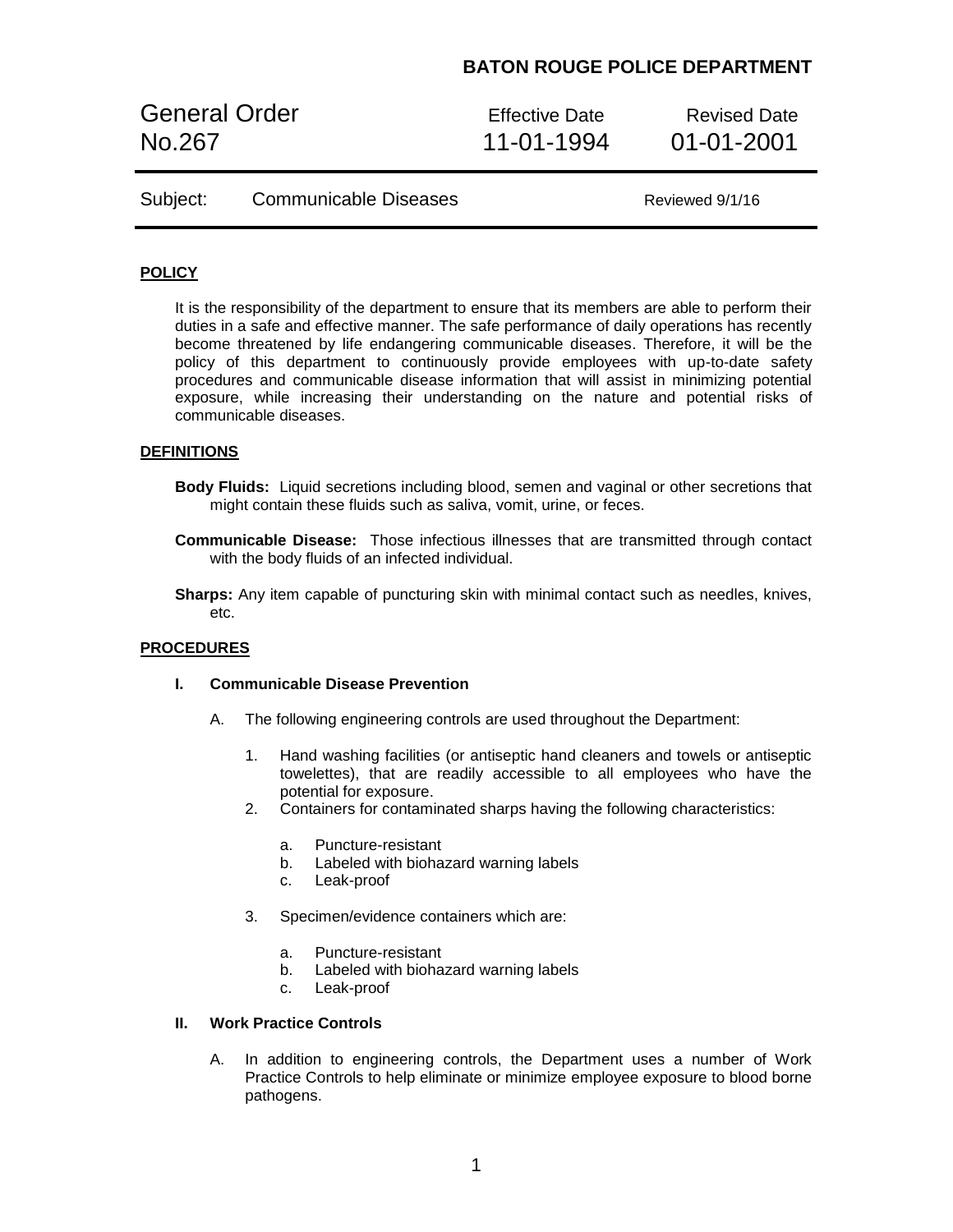General Order Effective Date Revised Date<br>No.267 11-01-1994 01-01-2001

Subject: Communicable Diseases Reviewed 9/1/16

01-01-2001

| В. | The person who is responsible for overseeing the implementation of these<br>controls is the Health and Safety Officer and the Division/Unit commanders.                                                                                                                        |
|----|--------------------------------------------------------------------------------------------------------------------------------------------------------------------------------------------------------------------------------------------------------------------------------|
| C. | The following Work Practice Controls are part of the Department's effort to comply<br>with the Plan:                                                                                                                                                                           |
|    | 1.<br>Officers should not place their hands in areas where sharp instruments might<br>be hidden. An initial visual search of the area should be conducted, using a<br>flashlight when necessary. The suspect may also be asked to remove such<br>objects from his person.      |
|    | Employees should wash their hands immediately, or as soon as possible,<br>2.<br>after removal of potentially contaminated gloves or other personal protection<br>equipment.                                                                                                    |
|    | 3.<br>Following any contact of body areas with blood or any other potentially<br>infectious materials, employees should wash their hands and any other<br>exposed skin with soap and water as soon as possible. They should also<br>flush exposed mucous membranes with water. |
|    | Contaminated needles and other contaminated sharps are not bent or cut.<br>4.<br>They are placed in appropriate containers immediately or as soon as<br>possible.                                                                                                              |
|    | 5.<br>Eating, drinking, smoking, applying cosmetics or lip balm and handling of<br>contact lenses is prohibited in work areas where there is potential for<br>exposure to blood borne pathogens.                                                                               |
|    | Food and drink is not kept or placed in refrigerators, freezers, on<br>6.<br>countertops, or in other storage areas where blood or other potentially<br>infectious materials are present or handled.                                                                           |
|    | Specimens of blood or other materials (including blood soaked clothing) are<br>7.<br>placed in designated leak-proof containers, appropriately labeled, for<br>handling and storage.                                                                                           |
|    | If outside contamination of a primary specimen container occurs, that<br>8.<br>container is placed within a second container, appropriately labeled, for<br>handling and storage.                                                                                              |
|    | Police equipment that becomes contaminated should be decontaminated as<br>9.<br>soon as possible prior to returning to regular duties.                                                                                                                                         |
|    | Note: Instant hand sanitizer is not a substitute for hand washing. Officers should<br>wash their hands as soon as possible with soap and water, for at least 15<br>seconds, after a possible exposure.                                                                         |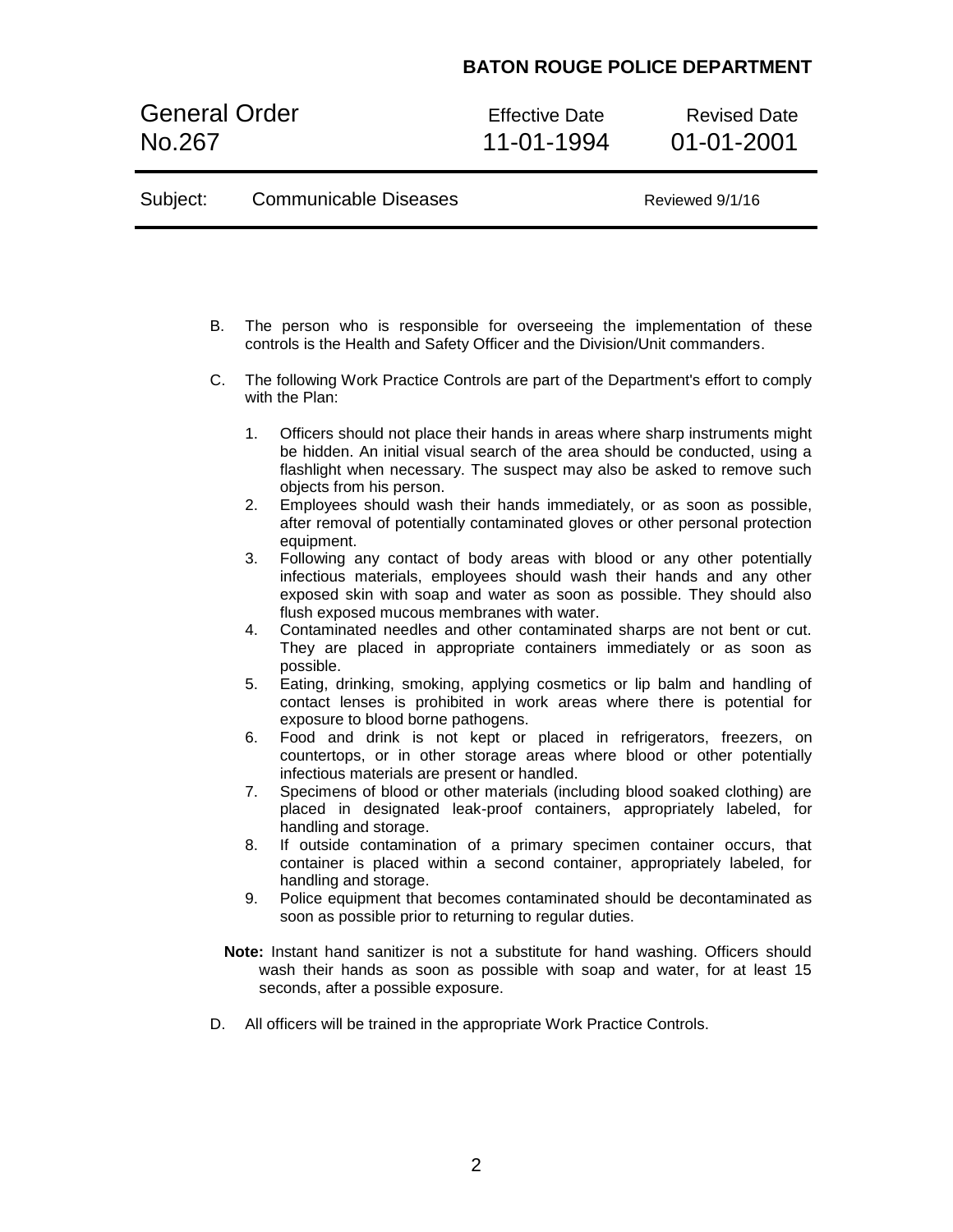General Order **Effective Date** Revised Date No.267 11-01-1994 01-01-2001

| Subject: | <b>Communicable Diseases</b> |
|----------|------------------------------|
|----------|------------------------------|

Reviewed 9/1/16

### **III. Personal Protective Equipment**

- A. The Department provides the personal protective equipment that officers need to protect themselves against such exposure. This equipment includes, but is not limited to:
	- 1. Gloves
	- 2. Face shields/masks
	- 3. Protective gowns
	- 4. Hand towelettes
- B. The Exposure Control Officer, working with Divisional/Unit commanders and supervisors, is responsible for ensuring that all vehicles and work areas have appropriate protective equipment available to employees.
- C. All employees will be trained regarding the use of the appropriate personal protective equipment for their job assignment and tasks/procedures they perform. Additional training will be provided when necessary, if an employee takes on a new position or new job assignment. To determine whether additional training is needed, the employee's previous job assignment and tasks are compared to those for any new job that they undertake. Any needed training is provided by the department's Educational and Training Officer.
- D. To ensure that personal protective equipment is not contaminated and is in the appropriate condition to protect employees from potential exposure, the following practices are adhered to:
	- 1. All personal protective equipment is inspected periodically and repaired or replaced as needed to maintain its effectiveness.
	- 2. All single-use personal protective equipment is disposed of by depositing it in the biohazard waste boxes located in the districts. When full, the shift lieutenant will notify one of the Exposure Control Officers, who will then make the necessary arrangements to have it emptied.
- E. To ensure that the personal protective equipment is used as effectively as possible, employees will adhere to the following practices:
	- 1. Any garments penetrated by blood or other possible infectious materials are removed immediately, or as soon as is feasible.
	- 2. All potentially contaminated personal protective equipment is removed prior to leaving the work area or accident/incident site if possible, or as soon as is feasible.
	- 3. Gloves are worn in the following circumstances:
		- a. Whenever employees anticipate hand contact with potentially infectious materials.
		- b. When handling or touching contaminated items or surfaces.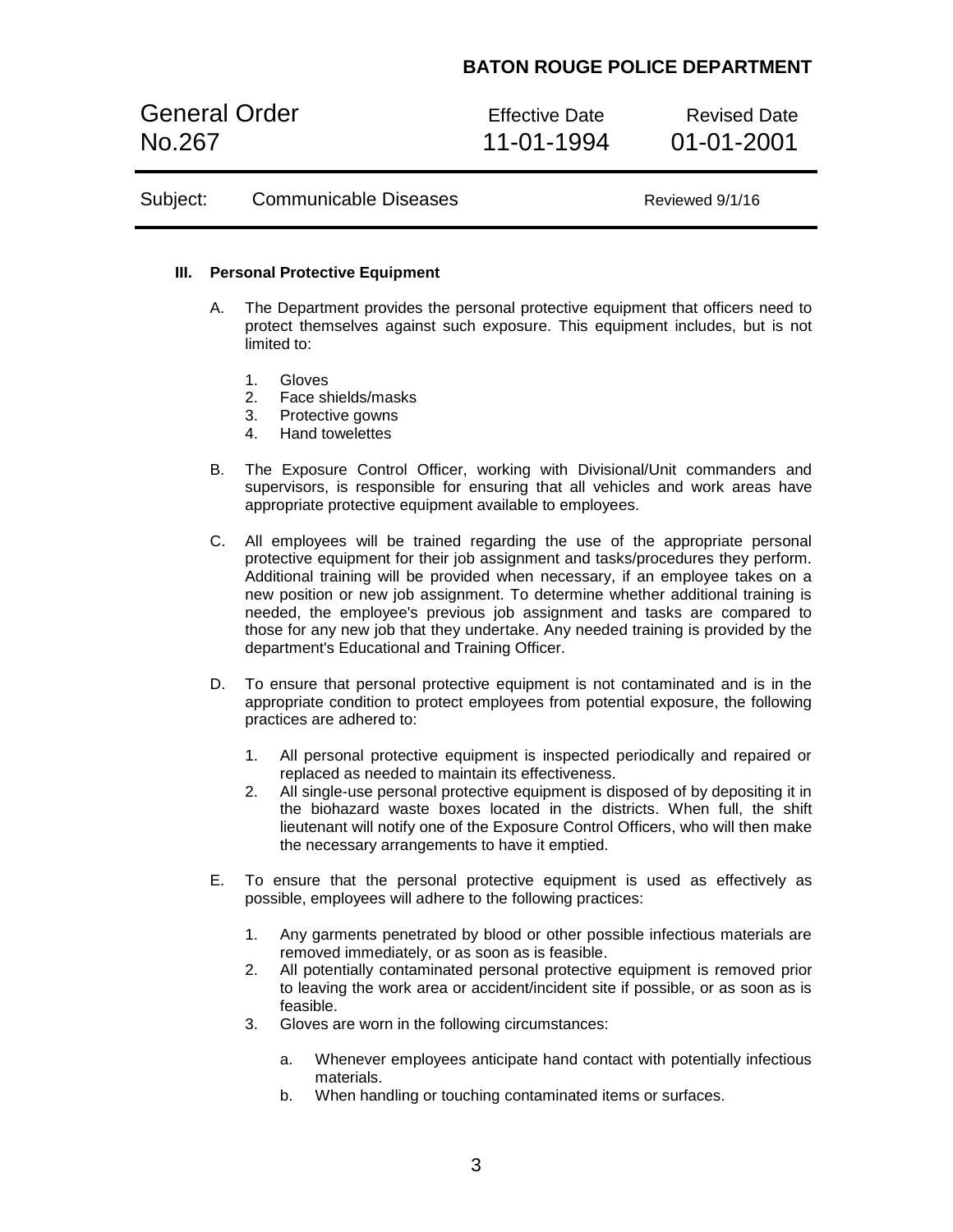General Order **Effective Date** Revised Date No.267 11-01-1994 01-01-2001

| Subject: | <b>Communicable Diseases</b> | Reviewed 9/1/16 |
|----------|------------------------------|-----------------|
|          |                              |                 |

- 4. Gloves are replaced as soon as practical after contamination or if they are torn, punctured or otherwise lose their ability to function as an "exposure barrier".
- 5. Masks and eye protection are used whenever splashes or sprays may generate droplets of infectious materials.
- 6. Protective clothing (such as gowns) is worn whenever potential exposure to the body is anticipated and is practical.

### **IV. Transport and Custody**

- A. Suspects taken into custody with body fluids on their persons will not be placed in direct contact with other arrestees or officers.
- B. Individuals who have stated they have a communicable disease or who have body fluids on their person will be transported separately from other individuals.
- C. Officers will document on the arrestee information form when a suspect taken into custody has body fluids on his person, or has stated that he has a communicable disease.
- D. Officers must notify other officers or support personnel during a transfer of custody when a suspect has body fluids present on his person or has stated he has a communicable disease.
- E. Where appropriate protective equipment is available no officer will refuse to arrest or otherwise physically handle any person who may have a communicable disease.

### **V. Line of Duty Exposures to Communicable Diseases**

- A. Any officer who has been bitten (and the skin broken), or who has had physical contact with body fluids of another person while in the line of duty may possibly be considered to have been exposed to a communicable disease.
- B. The officer will contact his supervisor, who will in turn notify a Health and Safety Officer. All appropriate duty injury and medical forms will be completed by the supervisor.
	- 1. The Department will ensure continued testing of the officer at Departmental expense for evidence of infection and provide psychological counseling, if indicated or requested by the officer.
	- 2. Unless disclosure to a Departmental official is authorized by the officer or by State law, the results of any testing will remain confidential.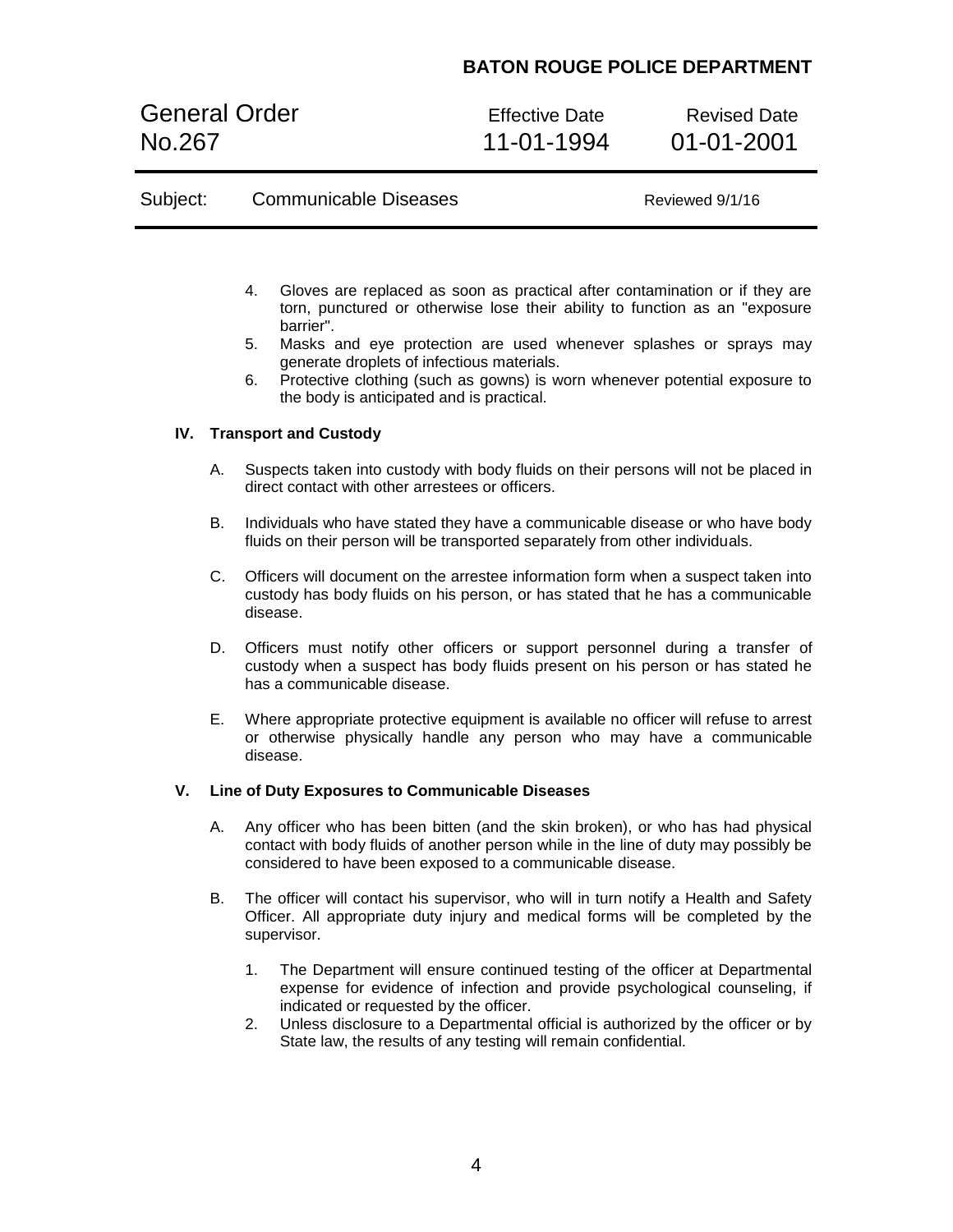General Order **Effective Date** Revised Date No.267 11-01-1994 01-01-2001

| Subject: |              | <b>Communicable Diseases</b>                                                                                                                                                                                                                                                                                                                                                                                                                                                 | Reviewed 9/1/16                                                                                                                                                                                                                                                                                                                                                                               |
|----------|--------------|------------------------------------------------------------------------------------------------------------------------------------------------------------------------------------------------------------------------------------------------------------------------------------------------------------------------------------------------------------------------------------------------------------------------------------------------------------------------------|-----------------------------------------------------------------------------------------------------------------------------------------------------------------------------------------------------------------------------------------------------------------------------------------------------------------------------------------------------------------------------------------------|
|          | C.           | Any person responsible for potentially exposing an officer to a communicable<br>disease will be encouraged to undergo testing at the department's expense to<br>determine if the person has a communicable disease.<br>1 <sub>1</sub><br>If the person refuses to undergo testing and the officer demonstrates<br>individual to undergo testing.<br>2.<br>approved medical facility designated by the Coroner.<br>3.<br>confidentiality.<br>4.<br>may be criminally charged. | sufficient probable cause, the court may issue an order compelling the<br>Officers seeking such an order will proceed as if requesting any other court<br>order. The testing will be done at the Coroner's office or a departmentally<br>The individual will be given a copy of his test results and guaranteed its<br>Any person who intentionally exposes another to a communicable disease |
|          | D.           | Officers who test positive for a communicable disease may continue working as<br>long as they maintain acceptable performance and do not pose a safety and<br>health threat to themselves, the public or members of the department.                                                                                                                                                                                                                                          |                                                                                                                                                                                                                                                                                                                                                                                               |
|          | Е.           | The department will make all decisions concerning the employee's work status<br>solely on the medical opinions and advice of the department's health care officials.<br>The department may require an employee to be examined by department health<br>care officials to determine if he is able to perform his duties without hazard to<br>himself or others.                                                                                                                |                                                                                                                                                                                                                                                                                                                                                                                               |
|          | F.           | All personnel will treat employees who have contracted a communicable disease<br>fairly, courteously and with dignity.                                                                                                                                                                                                                                                                                                                                                       |                                                                                                                                                                                                                                                                                                                                                                                               |
| VI.      | Housekeeping |                                                                                                                                                                                                                                                                                                                                                                                                                                                                              |                                                                                                                                                                                                                                                                                                                                                                                               |
|          | А.           | Maintaining equipment and departmental facilities in a clean and sanitary<br>condition is an important part of the Blood-borne Pathogens Compliance Program.<br>To facilitate this, the department has implemented a written schedule for cleaning<br>and decontamination of equipment and the appropriate areas of the facility.                                                                                                                                            |                                                                                                                                                                                                                                                                                                                                                                                               |

- B. Using this schedule, the Department employs the following practices:
	- 1. All equipment and surfaces are cleaned and decontaminated after contact with blood or other potentially infectious materials:
		- a. Immediately (or as soon as possible) when surfaces are overtly contaminated.
		- b. After any spill of blood or infectious material.
	- 2. All trash containers, pails, bins, and other receptacles intended for use routinely are inspected, cleaned and decontaminated as soon as possible if visibly contaminated.